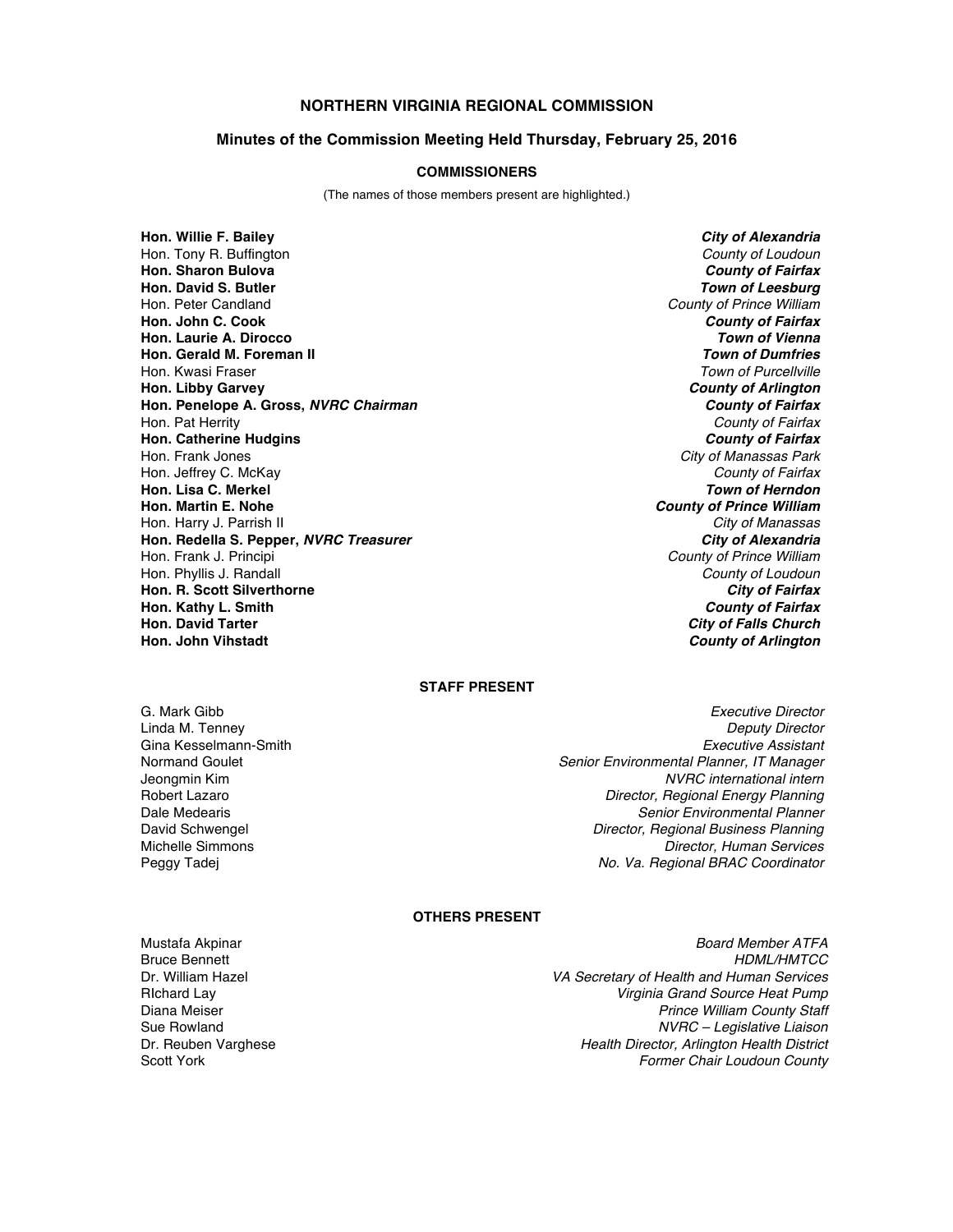Summary Minutes of the Commission February 25, 2016 Page 2

ALLEGIANCE

CALL TO ORDER Chairman Gross called the meeting to order at 7:35 p.m.

PLEDGE OF The Pledge of Allegiance was recited by all present.

INTRODUCTION OF NEW COMMISSIONERS Commission meeting: Chairman Gross introduced new Commissioners, who did not attend the last

> Commissioner Bailey – City of Alexandria Commissioner Vihstadt – Arlington County

ROLL CALL The roll was called and all members present or absent were noted for the record.

MINUTES Commissioner Merkel moved approval of the Commission meeting minutes of January 28, 2016. The motion was seconded by Commissioner Butler and carried unanimously.

> Commissioner Bailey, Commissioner Bulova, Commissioner DiRocco, Commissioner Forman, Commissioner Garvey, Commissioner Hudgins and Commissioner Vihstadt abstained, as they had not attended the last Commission meeting.

PRESENTATION 1 Chairman Gross welcomed and introduced Dr. William Hazel, Virginia Secretary of Health and Human Services and Dr. Reuben Varghese, Health DIrector of the Arlington Health District.

> Secretary Hazel and Dr. Varghese did a joint presentation and gave the Commissioners an overview of the Zika virus and updated the Commission on the current status of this virus.

# $\blacklozenge$

# (Also see handouts)

#### **Background**

- Zika virus is transmitted to people primarily through the bite of infected mosquitoes
	- $\circ$  Mosquito bites infected human infected mosquito then bites another human
	- o There is no animal or bird reservoir for Zika virus in the Americas
- Only 1 of 5 persons exposed to the virus gets sick. Eighty percent have no symptoms
	- o Fever, rash, joint pain and conjunctivitis are most common symptoms – usually a mild illness
	- o Illness lasts several days to 1 week
	- o Zika virus remains in an infected person's blood for about 1 week
	- $\circ$  No vaccine or medications are available to prevent or treat Zika infections
- Locally-spread Zika virus disease in Brazil first confirmed in May 2015. First appearance of the virus in Western Hemisphere. Since then, outbreaks are occurring in many countries. See CDC website: http://www.cdc.gov/zika/geo/index.html
- Currently at risk Anyone living in or traveling to an area with active transmission, including pregnant women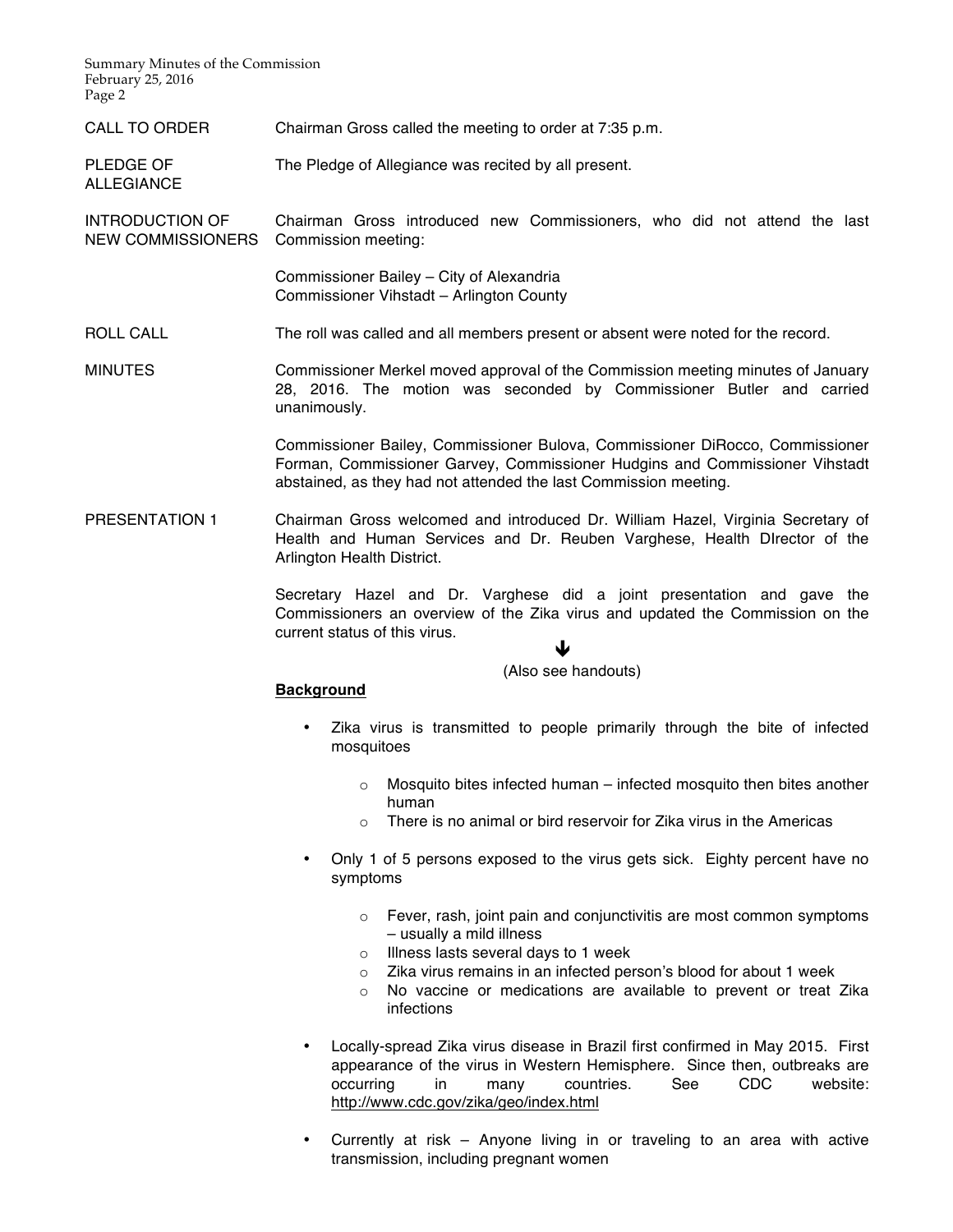- Potential risk Parts of US, including Virginia, have mosquitoes that could spread virus if they bite an infected person.
	- o Aedes aegypti mosquito (Yellow fever mosquito) primary vector for Zika virus
		- Uncommon in Virginia
		- Established populations in Gulf Coast states from Texas to Florida
	- o Aedes albopictus mosquito (Asian tiger mosquito) common in Virginia, but less effective vector for Zika virus
- Three (3) confirmed travel-associated cases of Zika virus disease in Virginia to date (February 18, 2016)
- Complications and other concerns with Zika virus disease being investigated
	- $\circ$  Risk of transmission from infected pregnant woman to fetus  $$ newborns with small heads, small brains and other birth defects are being identified
	- o Risk of neurologic condition Guillain-Barre syndrome after Zika virus disease – this form of paralysis usually is temporary
	- o Rarely transmitted by blood transfusion
	- o Emerging information on risk of transmission from an infected man to a woman through sexual contact

# **Prevention Strategies**

- CDC recommended travel alert
	- o Pregnant women or women trying to become pregnant are advised not to travel to Zika-affected areas
	- o All travelers need to avoid mosquito bites: use repellant, wear appropriate clothing; sleep indoors with screens and AC; use bed nets
- Some blood donation agencies have requested that recent travelers to Zikaaffected areas defer donating blood
- Evolving recommendations for returning travelers on prevention of sexual transmission

# **Virginia response to date**

- Informed healthcare professionals: Commissioner has sent two Dear Colleague letters to 140,000 healthcare professionals statewide
- Enhanced disease reporting and surveillance
- Facilitating testing at CDC for Zika infection, when indicated
- State laboratory (DCLS) enhancing testing capabilities
- Developed website and media information, fact sheets, brochures, presentations
- Provided briefings:
	- o Interagency February 4
	- o Cabinet February 8
	- o Local emergency managers/health directors February 10
- Coordinating with localities/DoD Installations with mosquito control programs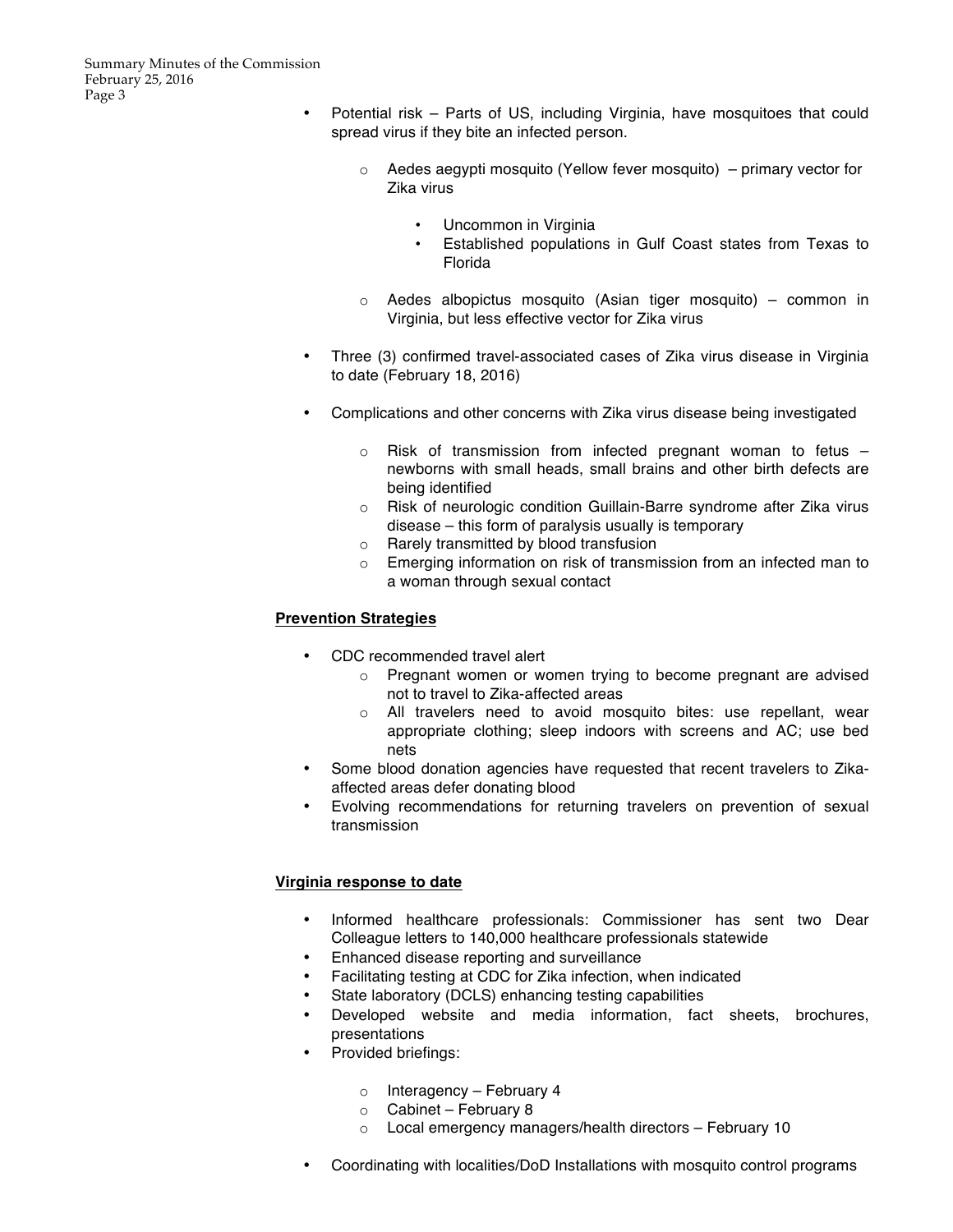- Established a multi-agency planning Task Force with VDH lead
	- o First meeting scheduled this week
	- o See attached Task Force membership
- Updating arboviral disease response plan for Zika threat
- Identifying potential funding streams

### **Future actions/gaps**

Local

- Expect that local mosquito control efforts will receive more public and media attention
	- o Plan now for mosquito control this mosquito season
	- $\circ$  Communicate about need for clean up to reduce mosquito habitats around housing
	- o Do not rely on West Nile virus surveillance and control methods for Aedes mosquitoes
- Good coordination between local mosquito control and local health departments

#### **Statewide**

- Evaluate mosquito surveillance and control and plan for expanded efforts if local transmission is suspected or confirmed
- Continued public communications unified, coordinated messages
- Real time situational awareness
- Ongoing federal, state and local coordination
- Identifying funding opportunities
- Identifying planning gaps

## **References**

- VDH Zika Virus Fact Sheet: http://www.vdh.virginia.gov/epidemiology/Zika/index.htm
- Commissioner Dear Clinician Letters: http://www.vdh.virginia.gov/clinicians/
- CDC Travel Page: http://www.cdc.gov/zika/geo/index.html

## *Questions and answers* Commissioner Foreman asked whether the mosquitos are coming in by rail, boat, aircraft or auto. Secretary Hazel explained that the travel patterns are not known to him yet, but the bigger issue is that people are going to the affected areas and get infected.

Dr. Varghese added a few key points:

- Zika virus is primarily spread through bites from Zika-infected mosquitoes.
- Latin American and Caribbean countries and territories, including Puerto Rico and the US Virgin Islands, have detected Zika-infected mosquitoes.
- Zika virus is not currently present in mosquitoes the continental US.
- Although Zika Virus Disease is typically mild, there have been reports of birth defects possibly associated with Zika infection. Pregnant woman should consider postponing travel to these regions to avoid Zika infection.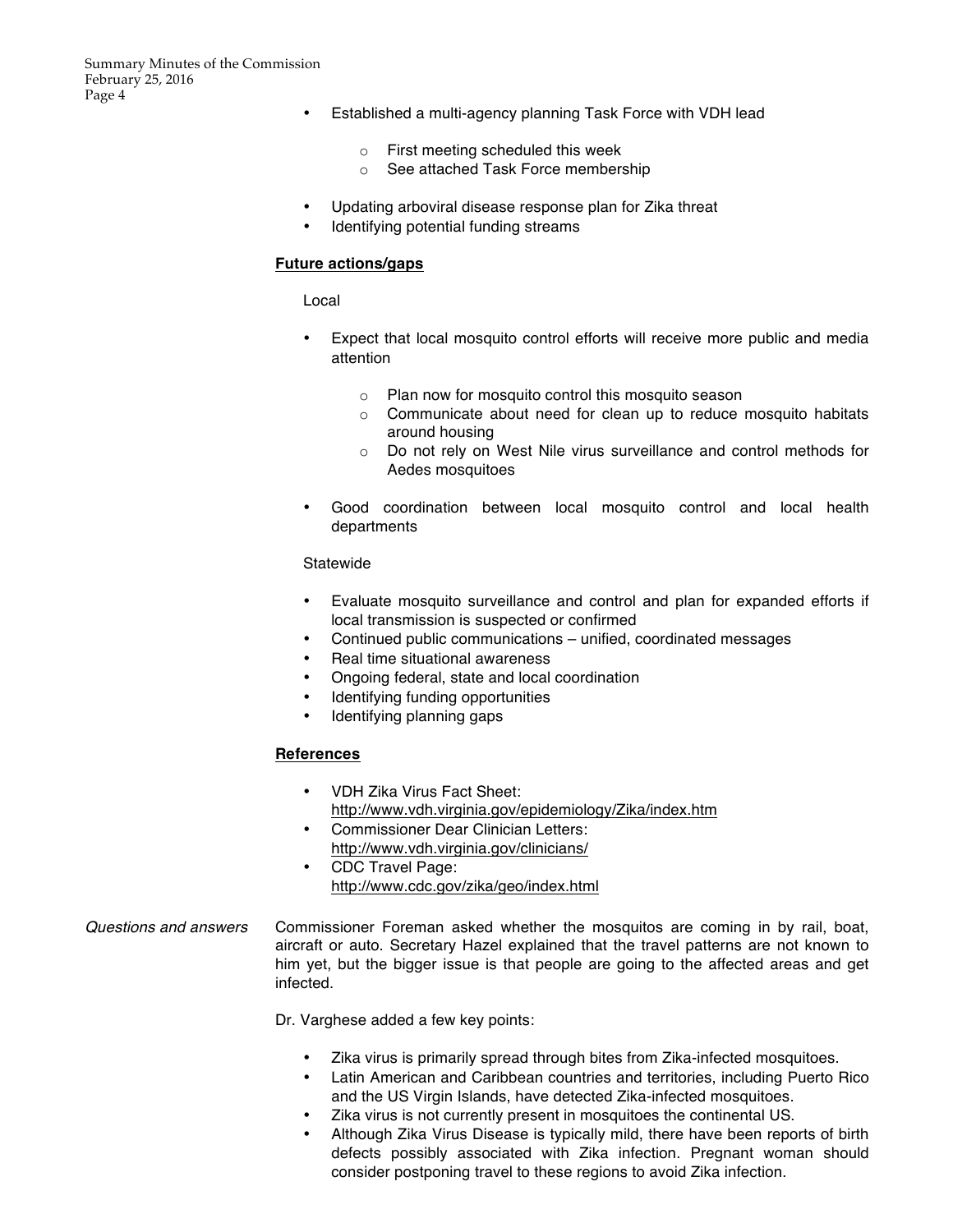Dr. Varghese also explained that just a little bit of water in containers, where you cannot even see it could lead to an acre of mosquitos so now it is more important than ever to know what to do to reduce mosquito population. A mosquito needs no longer than one week to breed and standing water is the problem.

Secretary Hazel pointed out that a taskforce will be working on what to do about the Zika virus. The Virginia Department of Health (VDH) has sent information to doctors across the state. The situation is being monitored and updates will be provided as needed.

PRESENTATION 2 Chairman Gross asked Commissioner Nohe, Commissioner Tarter and Mr. Gibb to present their NOVA Delegation Blanket Drive Report.

> Commissioner Nohe gave a quick recap of the situation in Turkey and emphasized that the need is going to continue to grow and that it is traumatizing. Kids are living on the streets and not only poor people are affected by this crisis. Middle class families are in a horrible situation, as well. Commissioner Nohe then said that we need to continue to help and be engaged.

> Commissioner Tarter pointed out that these donations go full circle and that it is a privilege to be a part of this.

> Mr. York gave a quick summary on how this blanket drive started, i.e. when the American-Turkish Friendship Association (ATFA) and a NOVA delegation went to look at refugee camps in Turkey three years ago. Mr. York commended Turkey for the great job they are doing. But there is only so much they can do to help these refugees. He concluded by thanking Mr. Akpinar for his part in this effort.

> Mr. Gibb added that the refugee kids are traumatized and that the only thing they know is death and destruction.

> Chairman Gross pointed out that the Blanket Drive is not a core part of NVRC, but it is a humanitarian part and we need to bring on partners for these humanitarian needs.

> Commissioner Nohe added that he would like to create a working group to continue to help.

Blanket/Coat Drive Facts:

- 2015 was the  $3<sup>rd</sup>$  year and the first to include coats
- In 2013 29,000 pounds of donations were collected
- In 2014, 39,180 pounds of donations were collected
- In 2015, 144,710 pounds of donations were collected. More than 4 times what was collected in 2013
- In 2015, 4,912 boxes were packed and shipped to Turkey
- During the entire time both Paxton and Maersk have donated their services for free; a donation that is literally worth hundreds of thousands of dollars

CONSENT AGENDA Commissioner Foreman moved approval of the Consent Agenda, consisting of the items outlined below. The motion was seconded by Commissioner Bulova and carried unanimously.

- Resolution No. P16-13: Authorization to apply for TDM operating funding for Military installations from Virginia Department of Rail and Public **Transportation**
- Resolution No. P16-14: Authorization to apply for Veterans' Education and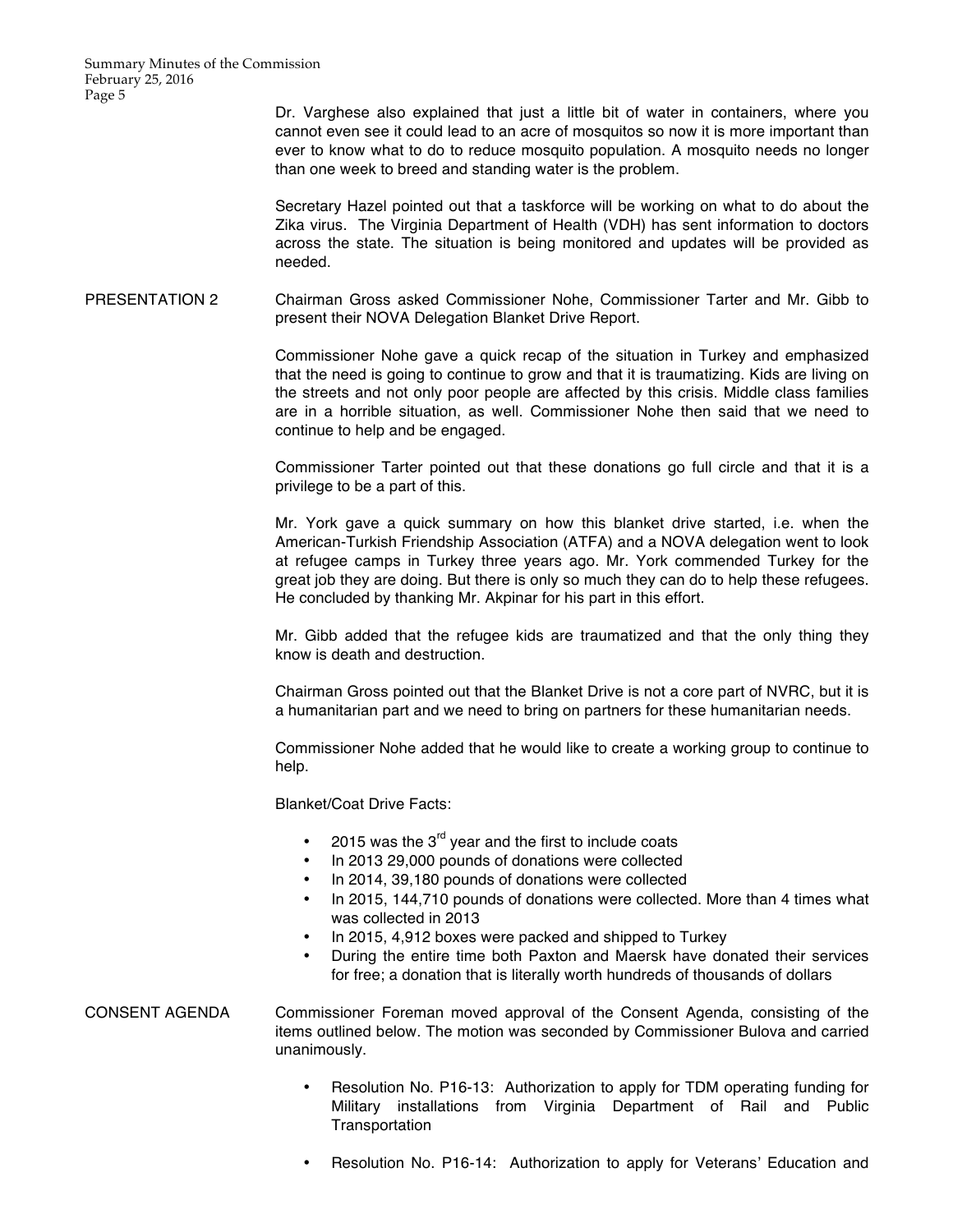Technology & Science Apprenticeship Program from the Office of Naval Research

- Resolution No. P16-15: Application for funding from Coastal Zone Management Program for regional native plant campaign
- Resolution No. P16-16: Application for funding from Coastal Zone Management Program to construct a living shoreline at Leesylvania State Park
- Resolution No. P16-17: MOU with Virginia Department of Conservation and Recreation to administer funds used in construction of living shoreline at Leesylvania State Park
- Resolution No. P16-18: Authorization to apply for Bicycle Pedestrian Safety Grant with Virginia Department of Motor Vehicles

EXECUTIVE DIRECTOR'S Printed copies of the report were distributed and Mr. Gibb went through the slides:

REPORT

- Solarize Spring 2016
- Sustainability Network
- Community & Military Partnerships of NOVA
- Stormwater Local Assistance Fund (SLAF)
- Ryan White Act
- CHAIRMAN'S REPORT Chairman Gross presented Mr. York with an appreciation award for his time on the NVRC board.

Mr. York noted that it was an honor and privilege to work with the Commission and he will miss it. He also added that NVRC is very important, as we need the regional conversation.

Commissioner Foreman stated that at NVRC all are equals and thanked Mr. York for his professionalism.

Commissioner Nohe moved approval of the Resolution No. P16-19 – Electronic Participation in Meetings. The motion was seconded by Commissioner Pepper and a friendly amendment was added, i.e. to add a clause to this resolution stating that the presiding officer needed to be physically present. After a short discussion and the decision that this policy is needed as long as it is not being misused, the motion was carried unanimously.

Chairman Gross then referred to the NVRC management audit that was discussed at the Commission meeting December 10, 2015 and announced that more information regarding the status of this audit will be available in March.

Chairman Gross added that it would be a good idea for the NVRC agenda to highlight a staff member each month.

LEGISLATIVE REPORT Commissioner Cook referred to the NVRC 2016 Legislative Program and he then pointed out that NVRC asked for more money, but unsuccessfully. The good news is, that there won't be any cuts.

> Ms. Rowland then spoke about the Go Virginia bills and that there will be up to ten regional bodies consisting of elected officials, education sector and the private sector. All the differences and details still need to be worked out and the bills still need to go into conference.